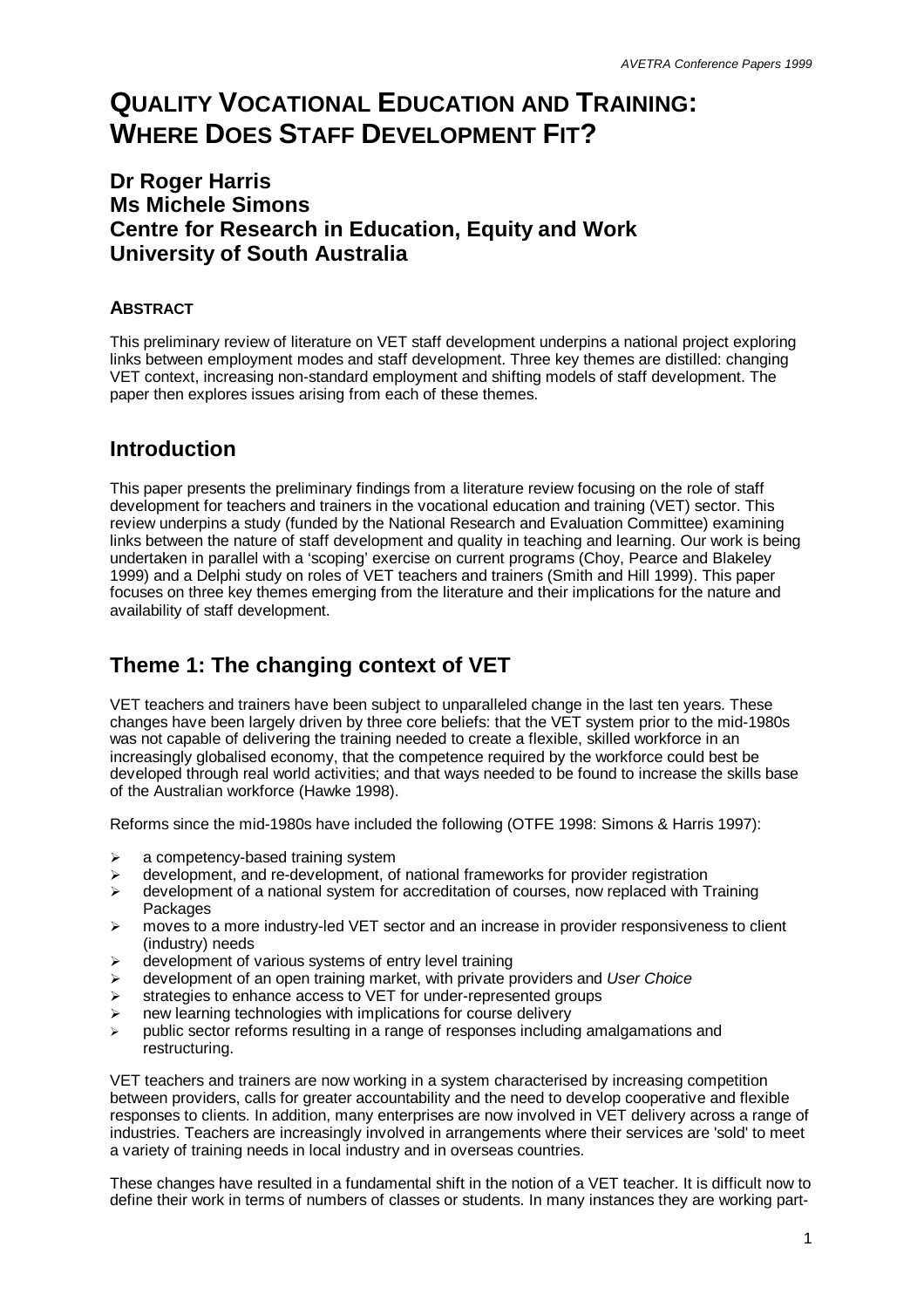time. The role is being filled by persons who have a range of qualifications and who are working under a variety of non-teaching awards and conditions (ACIRRT 1998, 8).

The literature dating from the beginning of the reform process suggests that the management of change has presented considerable challenges for all involved. The pace and scope of change has been variable (Chant Link & Associates 1992; Brough 1993; Allen Consulting Group 1994). Significant difficulties have emerged in attempting to balance the needs of industry with those of individuals whilst at the same time ensuring that a nationally consistent framework was established and maintained (CEDA 1995; Bright 1996). VET staff have had to respond to micro-economic reforms which have significantly altered their working conditions and resulted in a fundamental reappraisal of their functions and role (Holland 1992, 1994; Peoples 1995). The sector is now working in an environment where a business and service orientation competes with the more 'traditional' education focus (OTFE 1998). Whilst there has been relatively strong support for reforms that show benefits for learners, other aspects such as the open training market have had limited support (Lundberg 1996).

#### **Theme 2: The emergence of non-standard employment**

The ways in which many Australians are employed have changed significantly in the past ten years. The education industry, of which VET is a component, is subject to these changes. Of particular significance has been the increase in part-time and casual employment, increased outsourcing of labour functions by enterprises, the growth in the number of self-employed people and the decline in the numbers of people employed in the public sector.

Whilst there are no specific data collected from VET providers on the numbers of staff employed (NCVER 1998, 317), recent data on employment in the education industry in general reveal some relevant information - that just over 590,000 people are employed in the education industry, nearly two thirds of all employees are women, and the industry is characterised by a fairly high level of part-time employment with approximately one third of all positions being part-time (NCVER 1998, 315).

An ABS Labour Force Study (Catalogue #6230.0) showed that there were approximately 31,400 TAFE teachers and "a further 57,500 extra systemic teachers and instructors" (NCVER 1998, 317). Many in the latter group would be teachers and trainers in private training providers and persons employed as trainers in a wide variety of enterprises. The NCVER study notes that this estimate of TAFE teachers is probably not an accurate one since it would not include those instructors employed on a casual or part-time basis and whose primary place of employment is elsewhere (NCVER 1998, 317).

Within the Australian workforce generally, and in VET specifically, these data suggest that the concept of permanent, full-time employment is no longer the usual form of employment for many workers. Curtain (1996) notes that there is a growth in "non-standard" employment which he defines as

… working arrangements that are a departure away from the 'traditional' concept of full-time, ongoing work with the same employer. It can refer to work that is casual or part-time and includes temporary, fixed term and irregular work and workers who are self-employed.

Trends towards non-standard forms of employment do not appear to be merely aberrations that can be attributed to specific economic and social conditions unique to the past few years. Predictions show that over the next decade there will be substantial growth in part-time employment, only limited growth in 'standard' forms of employment and relatively strong growth in jobs which involve over 45 hours per week (Centre for Policy Studies 1998, Access Economics 1998).

A small-scale qualitative study undertaken in 1997 (Mathers) examined the trends in employment for VET staff. Key issues arising from this study that are relevant to our current research include:

- $\triangleright$  TAFE institutes generally are increasingly becoming reliant on casual and contract staff; according to the 1996 Australian Committee on Vocational Education and Training Statistics, only 58% of teaching hours were provided by full-time staff
- $\triangleright$  TAFE institutes provide a wide scope of education and training services when compared with other private providers (Fooks *et al.* 1997). It is therefore reasonable to suppose that TAFE would require a greater complement of full-time teaching staff to resource this wider range of educational services (p. 66)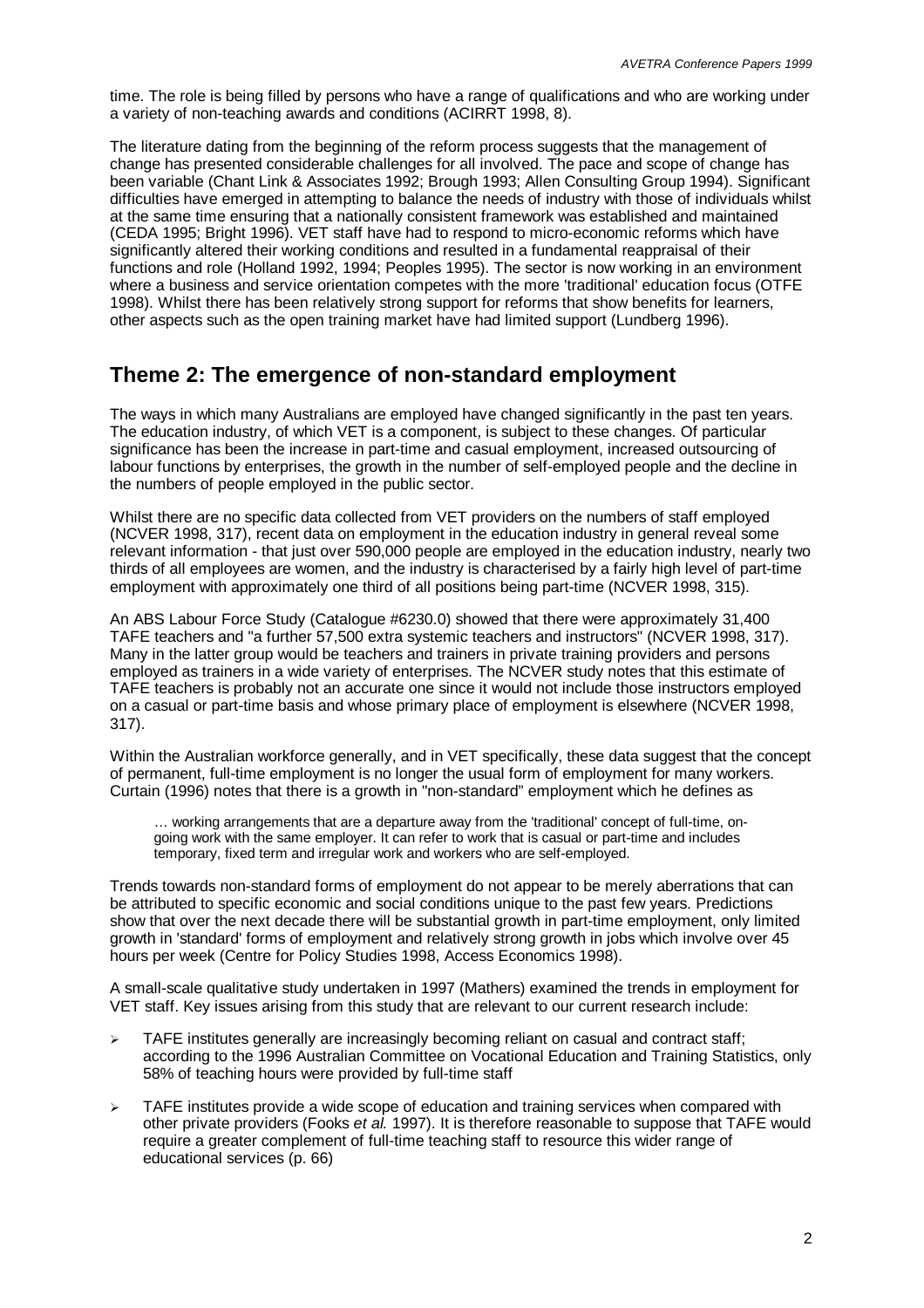- $\geq$  TAFE teachers are increasingly becoming involved in the delivery of VET-related courses in schools, which has implications for initial teaching qualifications of these teachers
- $\geq$  Several state systems have experimented with 'assistant' teaching positions for providing a limited range of teaching tasks at considerably reduced cost. These positions are usually parttime, offer a lower salary and require different levels of qualifications
- $\triangleright$  Private providers have also shown a preference for casual and contract employment as a key mechanism to facilitate quick responses to market conditions (p. 69)
- $\triangleright$  There is increasing evidence of a separation between the management and delivery of training (p. 72).

Research undertaken for the Office of Training and Further Education in Victoria (1998) provides a valuable snapshot of how current employment trends have impacted on TAFE staff development. In Victoria TAFE allocated 0.7% of gross salaries and wages to staff development in 1996. Different groups had access to differing amounts of this staff development. Management, comprising only 6% of the total staff, received one quarter of the staff development expenditure while teachers received the least amount. Teachers were more likely to make a private investment in training than any other employment category. Differences in private investment in training for teachers in various categories (part-time, casual and on-going) were not substantial, but fewer casually employed teachers undertook private training for their role. Staff development was usually delivered using traditional modes of delivery (eg: workshops), though there was evidence suggesting that new delivery models encompassing action learning and flexible delivery were beginning to emerge. Finally, responsibility for undertaking staff development rested largely with the individual employee.

Whilst this study is not able to be generalised across the TAFE sector in Victoria or beyond due to the sample size and return rates (OTFE 1998, 38), it nonetheless provides some indicative trends relating to potential linkages between employment modes and participation in staff development.

#### **Theme 3: Shifting models of staff development**

Prior to the reforms of the 1980s, VET and TAFE were virtually synonymous. Each TAFE system had a central staff development unit that offered a variety of courses. For many years, TAFE providers also offered internal basic teaching skills programs for permanent, contract and casual staff, such as the New Entry Lecturers' Methodology and Induction Course (NELMIC) and various other "train-thetrainer" programs. More recently, the Teaching and Learning package has been used extensively as part of the induction process for new staff and a means of up-skilling existing staff.

Universities have also played a significant role in VET professional development, providing practitioners with initial teacher training. In some states, attainment of various levels within teaching qualifications was clearly linked to progress through teacher salary barriers. More recently, this relationship has changed, with TAFE in some states severing such formal links and no longer offering paid leave for study or assistance in meeting fees.

A further development in staff development occurred with the advent of national workplace trainer and assessor competency standards. These have de facto become the minimum entry requirement for many teachers and trainers. There is now a wide range of training providers offering courses to meet these standards and increasingly universities are taking, or have been asked to take account of these courses in articulation arrangements.

In response to VET training reform, a number of staff development activities were developed at both state and federal levels. Examples of these programs included Implementing CBT, CBT in Action, AVTS Professional Development, National Transition Program, various National Staff Development Committee initiatives and more recently Framing the Future and Learnscope.

In contrast with earlier staff development initiatives that were derived from a skills deficit notion and used "train the trainer" models of delivery, more recent programs have used action learning, workbased learning and flexible delivery as core components. In a recent analysis of staff development programs undertaken in the 1990s, Perkins (1997) concluded that multiple programs had been offered that were not often linked in any way and involved duplication of effort (p. 6). Staff development is frequently viewed as a peripheral activity which takes teachers and trainers away from 'core' tasks, and there is often little or no support from managers/supervisors for staff development, which can limit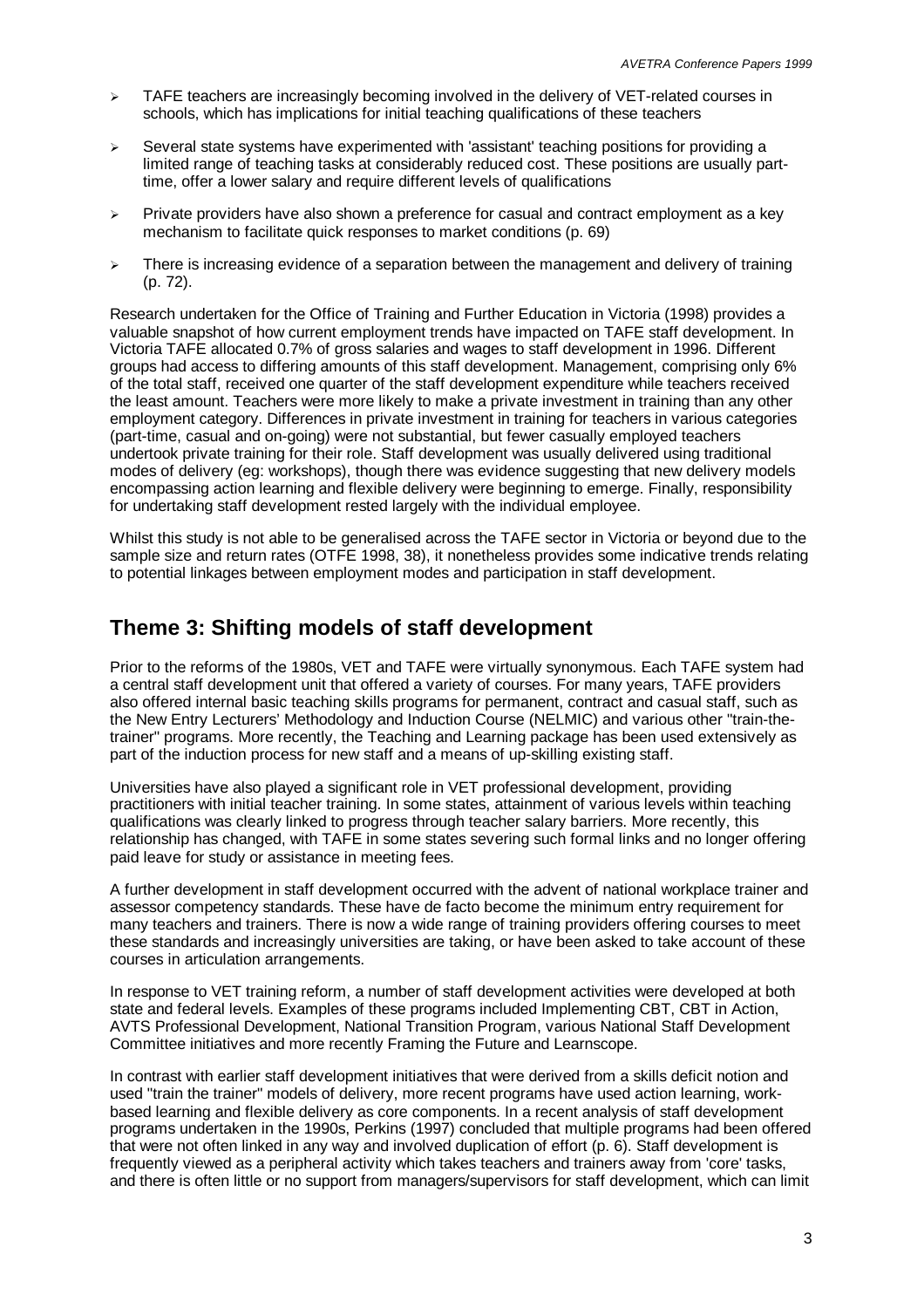its impact (p. 7). Moreover, there are competing views on whether staff development is a responsibility of an organisation or an individual.

Perkins also notes evaluations that show the potential for action learning approaches to have greater impact on organisational change and participant development (Kelleher and Murray 1996). Research has shown that staff development that was planned and integrated within a planning process aimed at achieving VET objectives was more effective in achieving long-term change. Frequently in cases of successful organisational change, 'people development' was not considered a separate activity. These cases often embraced a reconceptualisation of the nature of staff development such as that recommended by Hill and Sims (1997), who contend that professional development needs to be about more than skills and knowledge. It needs to embrace the development of teachers at the professional, personal and general levels, thus providing educative experiences which are not restricted to specific current or future roles and cater for the reality that the nature of work is in a state of considerable change. Staff development thus becomes an entity that serves two functions: contributing to the broader human resource requirements of the organisation and meeting the individual development needs of staff.

Recent research into the strategic use of staff development within a variety of VET organisations highlights various approaches to staff development that have emerged in response to the changing environment. A recent study (Harris & Simons 1997) examined a number of case studies in which staff development had been successfully integrated into a change management process. What emerged from this analysis were a number of key dimensions along which staff development activities could vary, giving rise to at least four different types of staff development: just-as-planned, just-incase, just-in-time and just–for-me. These have been reported elsewhere (Harris & Simons 1998).

## **Issues arising from these key themes**

These three key themes raise a number of issues for those charged with the provision of VET staff development. A summary of these issues is presented here, as they impact on the 'bottom line' – namely, improved quality of learning experiences for participants.

- There is growing research evidence (Austen 1995; Wooden 1996; Curtain 1996) that part-time and casual employees are less likely to participate in training than other employees. In addition, employers with a greater proportion of part-time or casual workers invest less in training activities than other employers (ABS, cited in ANTA 1998). There is no empirical evidence to date that suggests that the VET sector might be operating any differently.
- $\triangleright$  There is a growing trend for responsibility for staff development to be devolved from central training units to the local area of work. This has in effect entailed a shift in responsibility for staff development from employer to employee. It has also given rise to a range of development models focused on the workplace (eg: action learning, work-based learning).
- $\geq$  Teachers and trainers appear to have struggled to keep abreast of reforms that have had a significant impact on their work. The literature suggests there is a range of development needs of teachers and trainers which have not been met including, for example, those associated with working within a competency-based system, the interpretation of standards, issues relating to assessment (Choy *et al.* 1996; Cornford 1995, 1996; Roux-Salembien *et al.* 1996; Smith *et al.* 1997) and the open training market (Kell *et al.* 1998).
- $\geq$  The literature suggests that strategies are needed to assist teachers and trainers to deal with the change to their role in an increasingly diverse and competitive market (Simons & Harris 1997). Effective staff development is a 'three-fold' activity - that teachers and trainers are well equipped in their technical areas of expertise, they have a solid foundation in facilitating learning in a wide range of settings and they have opportunities to develop personally and professionally (Askins & Galloy 1992, Holliday 1995). The third element is vitally important in an environment where many VET staff are 'change weary' and the prospect of further change can easily be viewed less than positively. Staff development needs to address the process of change as well as the key elements within the system which are the focus of new initiatives.
- Industrial relations agreements can affect approaches to the provision of VET staff development. Many teachers and trainers are, however, employed under non-teaching awards and agreements. More importantly, recent research from ACIRRT (1998) suggests that awards and contracts may in future play a lesser role in determining the skill and knowledge requirements for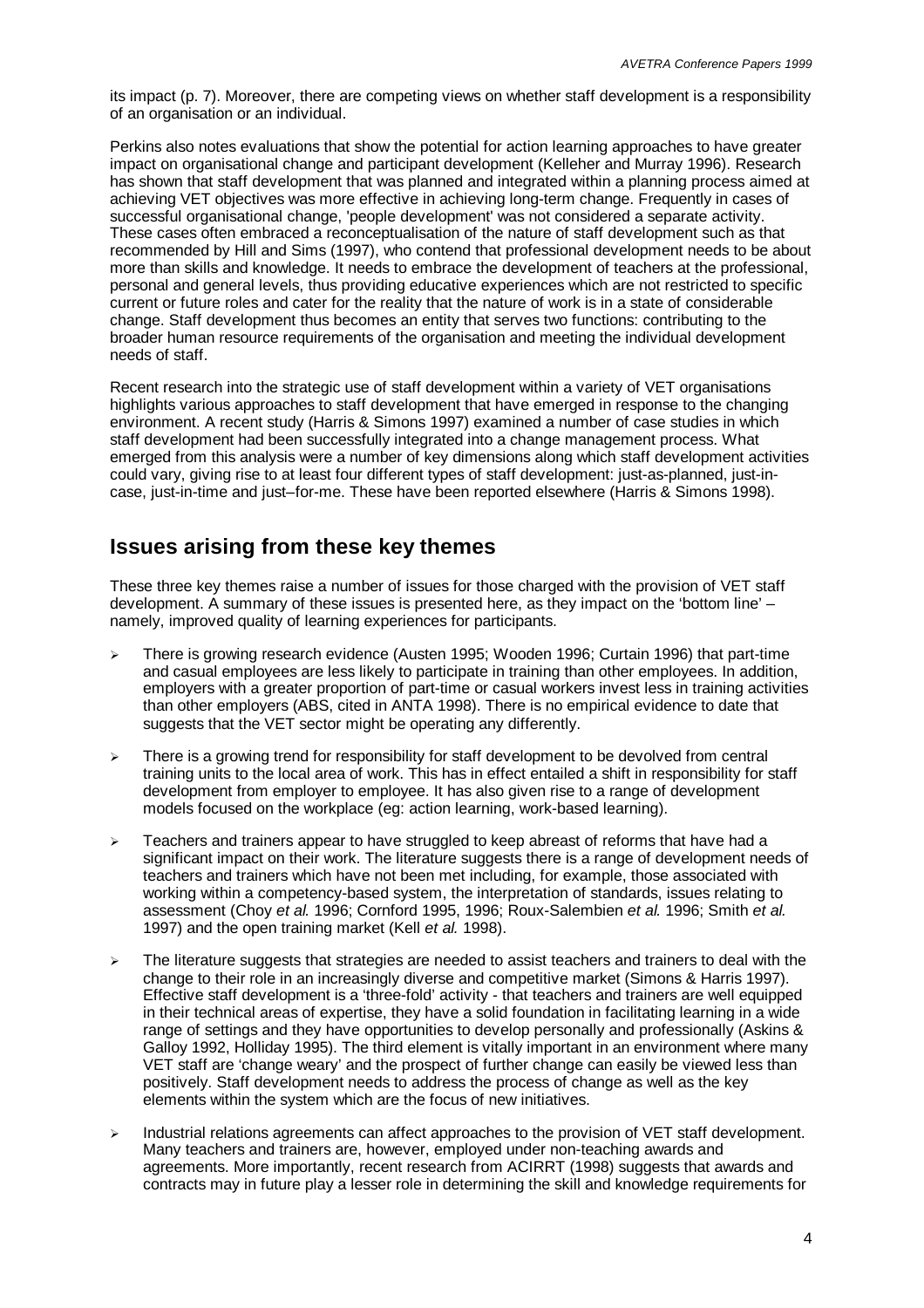teachers and trainers. Rather, it will be mechanisms such as Training Packages that will provide significant impetus to staff development directions and priorities.

- $\triangleright$  Workplace trainer and assessor competency standards have had a dramatic effect on the provision of staff development. A number of programs have been undertaken to ensure that all staff either complete courses in workplace training or undertake a recognition of prior learning process to confirm their competence. In many areas these standards have become the minimum qualification for teachers and trainers, thus supplanting, to a considerable extent, previous requirements for undertaking university studies. Yet the relevance of these standards for VET teachers has been questioned and this has led, for example, to the development of new competency standards for TAFE in Victoria (RCVET/VETASSESS 1998). Moreover, a recent review of these competency standards (Gillis, Griffin, Falk & Catts 1998) revealed that these standards are largely being ignored in the development and delivery of training for workplace trainers and assessors, and that there are serious doubts about levels of awareness and use of the standards in the assessment of competency for the training of workplace trainers and assessors.
- $\triangleright$  There is growing evidence to suggest that the functions of delivery and management of VET are increasingly being separated. For those in predominantly management roles, the workplace standards and recent relevant industry experience assume lesser importance. People filling management roles need a wider range of skills and knowledge aimed more at the systems level and dealing with issues such as design and maintenance of training systems, managing innovation and change, and supervision and appraisal of staff. In many respects, there may be a converging of the previously separate fields of human resource development and education.
- $\geq$  The increasing use of casual staff presupposes that employers will be looking for teachers and trainers who already hold relevant qualifications and experience. This has been relatively unproblematic so far, particularly with relatively high numbers of teachers from the public sector moving into the labour market. This supply, however, is limited. While it may be expected that employers will continue to provide staff development in those areas perceived to give their enterprises a competitive edge, it is unlikely they will invest in training of a more generic nature. Generic training subjects employers to the risk of staff being 'poached', thus reducing return on investment.
- $\triangleright$  Initial qualifications are only one aspect of ensuring staff are able to provide quality learning experiences. The maintenance of technical expertise to ensure relevance to industry is also a significant aspect. In the past, mechanisms such as the Return to Industry Scheme have played a valuable role. The adequacy of such approaches, especially given the increasing divide between management and delivery of VET, is an issue of debate. Additionally, for part-time staff who juggle more than one job in addition to family responsibilities, the question of participating in staff development could pose significant problems which are well beyond the issue of who will pay for those activities.

## **Conclusion**

A review of the literature emphasises the increasing uncoupling of structured entry level training for VET staff with participation in full-time employment. In the recent past, initial training consisted of a mix of industry specific skills and knowledge, training in a university and on-job experience, usually at a TAFE college.

While industry specific expertise is still very highly valued, the pedagogical skills required by VET teachers and trainers have been questioned. What constitutes teachers' and trainers' work and how it is valued has undergone dramatic reconceptualisation as a result of massive changes to VET provision. Alternative pathways to develop teachers' and trainers' skills have proliferated. The impact of these diverse approaches to the initial development of VET staff are yet to be exactly determined. The issue of the most appropriate forms of staff development to meet both work-related and personal development needs of staff has become problematic. Finding solutions to how best to prepare oneself and maintain a high level of expertise (and so to maintain a secure foothold in employment) are increasingly been left to individuals with minimal support from employers.

The work of VET teachers and trainers is also increasingly been melded with other roles, such as human resource development and entrepreneurial work of marketing courses nationally and internationally. These changes influence employers' perceptions of the development needed by their staff.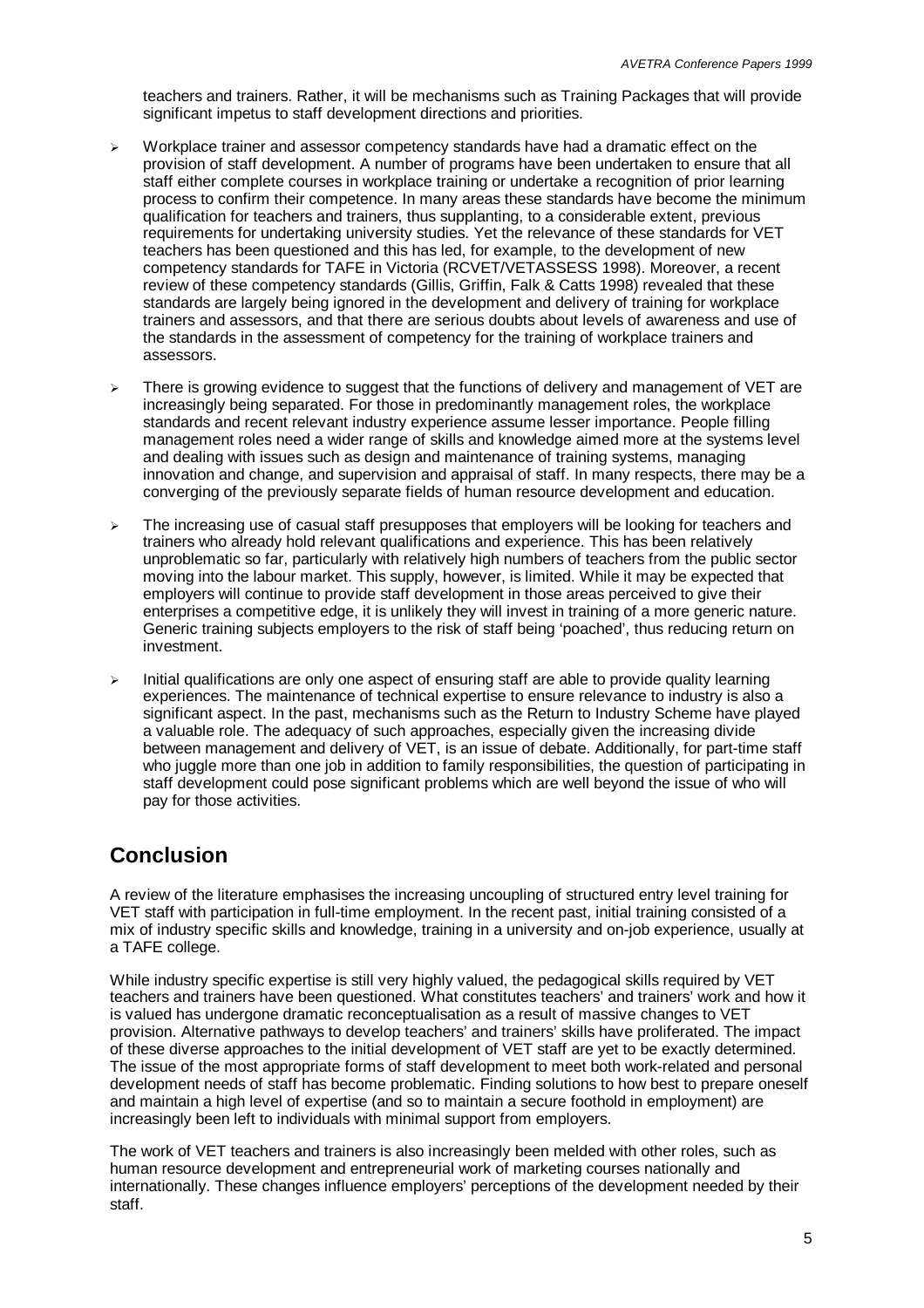The next phase of our research involves a national survey and intensive case study research. We believe the data captured in these activities will enable us to bring together insights from multiple perspectives to inform current approaches to staff development and to provide strategic directions for the future.

#### **REFERENCES**

- Access Economics 1998, The international and Australian economic outlook, an ANTA Briefing, cited in Background Briefing Papers prepared by ANTA for the Responding to changes in employment arrangements Forum*,* 7 December, Melbourne.
- Allen Consulting Group 1994, *Successful reform: Competitive skills for Australian enterprises,* Melbourne Australian National Training Authority (ANTA) 1998, Background briefing papers for the Responding to changes
- in employment arrangements Forum, 7 December, Melbourne. Askins, K & Galloy, M 1992, The Georgia Instructor Academy, in Faulkner, S, Beeken, L & Nay, L (eds), *Proceedings from National Conference on Community College Professional Development: Sharing what works.* California: National Center for Research in Vocational Education.
- Austen, S 1995, *The growth in part-time employment: implications for policy*, Centre for Labour Market Research, Perth.
- Australian Bureau of Statistics 1997, *Labour Force Australia,* Catalogue # 6230.0.
- Australian Centre of Industrial Relations Research and Training (ACIRRT) 1998, Teacher employment contracts and their impact on educational outcomes, unpublished report.
- Bright, J 1996, Industry and vocationalism, paper presented at the Fourth Annual International Conference of Post-compulsory Education and Training, 2-4 December, Gold Coast, Queensland.
- Brough, M 1993, The status of TAFE, *The Australian TAFE teacher*, 27, 92-95.
- Committee for Economic Development of Australia (CEDA) 1995, *Training for a skilled workforce: Review of the national training reform agenda*. Strategic Issues Forum, CEDA, Melbourne.
- Centre for Policy Studies 1998, *Predictions of employment changes,* Monash University.
- Chant Link & Associates 1992, *A report into the perceptions of TAFE teachers with respect to their current and future roles.* Report prepared for the Victorian State Training Board, Melbourne.
- Choy, S, Imhoff, G & Blakely, J 1996, *Professional development needs of TAFE teachers and tutors,* TAFE Queensland, Brisbane.
- Choy, S, Pearce, R & Blakeley, J 1999, Professional development provisions for teachers/trainers in the vocational education and training sector – an overview, paper presented at the AVETRA National Conference, 11-12 February, RMIT, Melbourne.
- Cornford, I 1995, 'Competency-based training: an assessment of its strengths and weaknesses by NSW vocational teachers', paper presented at the Australian Association for Research in Education 25<sup>th</sup> Annual Conference, 26-30 November, Hobart.
- Cornford, I 1996, Experienced teachers' views of competency-based training in NSW TAFE, in *Conference proceedings of the Fourth Annual International Conference on Post-compulsory education and Training. Volume 3,* Centre for Learning and Work Research, Griffith University, Brisbane.
- Curtain, R 1996, Meeting the training needs of flexible workers, cited in Background Briefing Papers prepared by ANTA for the Responding to changes in employment arrangements Forum*,* 7 December, Melbourne.
- Fooks, D, Ryan, R & Schofield, K 1997, *Making TAFE competitive. A discussion paper*, Australian College of Education, Canberra.
- Gillis, S, Griffin, P, Falk, I & Catts, R 1998, The new trainer and assessor standards: implications for all, paper presented at the Inaugural AVETRA National Conference, 16-17 February, The University of Technology, Sydney.
- Harris, R & Simons, M 1997, Strategic use of professional development to implement VET objectives, in Australian National Training Authority, *Research reports into professional development*. Brisbane: ANTA, 96-178.
- Harris, R & Simons, M 1998, Professional development in VET: How significant is it in today's policy context?, paper presented at the Inaugural AVETRA National Conference, 16-17 February, The University of Technology, Sydney.
- Hawke, G 1998, Learning, workplaces and public policy, paper presented at the Inaugural AVETRA National Conference, 16-17 February, The University of Technology, Sydney.
- Hill, D & Sims, M 1997, Professional development of educators: forms and issues, *SCORE,* 4(3).
- Holland, S 1992, The national training reform agenda and the changing nature of teachers' work, paper presented to the Faculty of Education, Griffith University, 9 September.
- Holland, S 1994, From the comfort zone to the cutting edge: human resource and staff development issues for TAFE in the 21st century, *Australian TAFE teacher,* 28(1), 41-43.
- Holliday, R 1995, S.P.A.C.E. a model of teacher learning, paper presented at the Australian Association for Research in Education 25th Annual Conference, 26-30 November, Hobart, Tasmania.
- Kell, P, Hill, A & Blakeley, J 1998, Mapping teachers' work, charting new futures, paper presented at the Inaugural AVETRA National Conference, 16-17 February, The University of Technology, Sydney.
- Kelleher, J & Murray, J 1996, Longitudinal evaluation of the CBT in Action scheme, paper presented at the Fifth Annual Vocational Education and Training Research Conference, Launceston, July.
- Lundberg, D 1996, *Steering the rapids,* National Centre for Vocational Education Research, Adelaide.